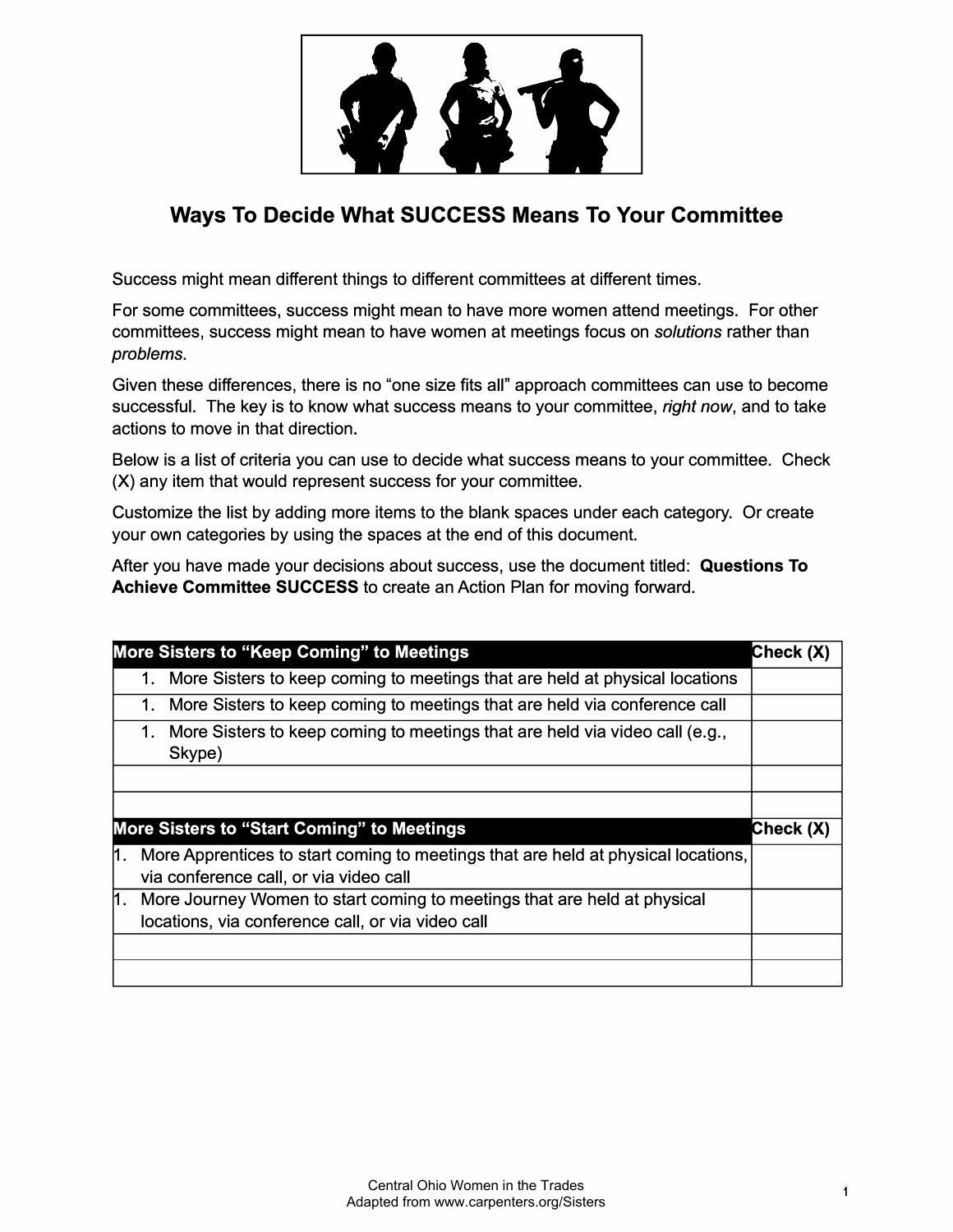| Check (X)<br>More Sisters to Help with Meeting Arrangements |                                                                                                                                        |           |  |
|-------------------------------------------------------------|----------------------------------------------------------------------------------------------------------------------------------------|-----------|--|
| 1.                                                          | More Sisters to help with pre-meeting activities: sending out reminders, making<br>telephone calls, etc.                               |           |  |
| 1.                                                          | More Sisters to help with during-meeting activities: room set-up, greeting<br>meeting attendees, distributing materials, etc.          |           |  |
| 1.                                                          | More Sisters to help with after-meeting activities: room clean-up, sending out<br>"thank you" emails, etc.                             |           |  |
|                                                             |                                                                                                                                        |           |  |
|                                                             | More Sisters to Help with Events and Projects                                                                                          | Check (X) |  |
|                                                             | 1. More Sisters to participate in outreach activities to attract women to the<br>profession (e.g., Apprenticeship Events)              |           |  |
| 1.                                                          | More Sisters to participate in events that address the needs of Women (e.g.,<br><b>Women Trade Conferences)</b>                        |           |  |
| 1.                                                          | More Sisters to participate in community activities to increase visibility and<br>highlight contributions (e.g., Habitat for Humanity) |           |  |
| 1.                                                          | More Sisters to participate in special events the committee sponsors (e.g., Open<br>House)                                             |           |  |
| 1.                                                          | More Sisters to represent the committee by giving updates/reports (e.g., Local<br><b>Union Meetings)</b>                               |           |  |
|                                                             |                                                                                                                                        |           |  |
|                                                             |                                                                                                                                        |           |  |
|                                                             | More Sisters to do a Better Job with Tasks                                                                                             | Check (X) |  |
| 1.                                                          | More Sisters to do their part with tasks                                                                                               |           |  |
| 1.                                                          | More Sisters to do more thorough research and investigation with tasks                                                                 |           |  |
| 1.                                                          | More Sisters to follow-through on tasks                                                                                                |           |  |
|                                                             | 1. More Sisters to complete tasks                                                                                                      |           |  |
|                                                             | 1. More Sisters to meet deadlines with tasks                                                                                           |           |  |
|                                                             |                                                                                                                                        |           |  |
|                                                             |                                                                                                                                        |           |  |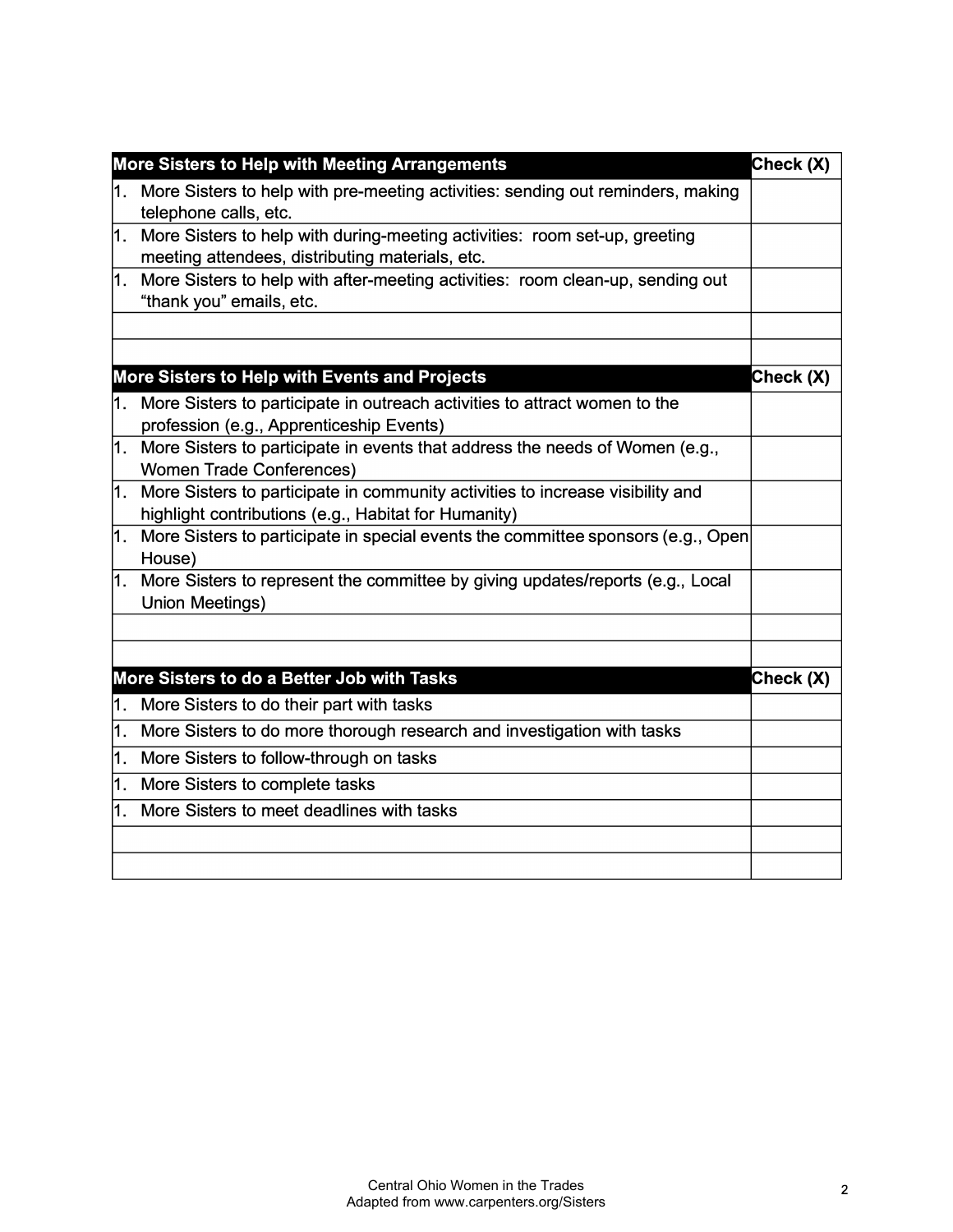|    | More Sisters to Help with Ongoing Committee Functions                                     | Check (X) |
|----|-------------------------------------------------------------------------------------------|-----------|
| 1. | More Sisters to help with online media (e.g., Facebook, Twitter, Website)                 |           |
| 1. | More Sisters to help with design of materials (e.g., letters, brochures, flyers)          |           |
| 1. | More Sisters to help with development of the meeting agenda                               |           |
| 1. | More Sisters to help with covering items on the meeting agenda                            |           |
| 1. | More Sisters to help with advertising and marketing                                       |           |
|    |                                                                                           |           |
|    |                                                                                           |           |
|    | <b>More Sisters to Handle Committee Roles</b>                                             | Check (X) |
| 1. | More Sisters to take on roles as officers                                                 |           |
| 1. | More Sisters to mentor others                                                             |           |
| 1. | More Sisters to perform ongoing committee functions (e.g., distributing meeting<br>notes) |           |
|    |                                                                                           |           |
|    |                                                                                           |           |
|    | More Assistance and Recognition from Local, Council, or Union Leadership                  | Check (X) |
| 1. | More funding from the Local or Council                                                    |           |
| 1. | More administrative support with materials from the Local or Council                      |           |
| 1. | More encouragement or positive feedback from Local or Council                             |           |
|    |                                                                                           |           |
|    |                                                                                           |           |
|    | More Meetings/Events that are Productive and Positive                                     | Check (X) |
| 1. | Sisters focus on solutions rather than problems                                           |           |
| 1. | Sisters do not spend most of the time complaining                                         |           |
| 1. | Sisters offer encouragement to each other                                                 |           |
| 1. | Sisters praise each other and look for ways to highlight others' skills                   |           |
| 1. | Sisters come to meetings/events ready to work and contribute                              |           |
| 1. | Sisters emphasize what can be done rather than what cannot be done                        |           |
| 1. | Sisters do not dwell on past negative experiences                                         |           |
| 1. | Sisters focus on the positive possibilities in the future                                 |           |
| 1. | Sisters offer constructive ideas                                                          |           |
| 1. | Sisters work to include everybody and give everybody a chance to contribute               |           |
| 1. | Sisters participate in brainstorming sessions and offer suggestions                       |           |
| 1. | Sisters work together as a "team" when necessary                                          |           |
| 1. | Sisters share information and ideas with each other when necessary                        |           |
|    |                                                                                           |           |